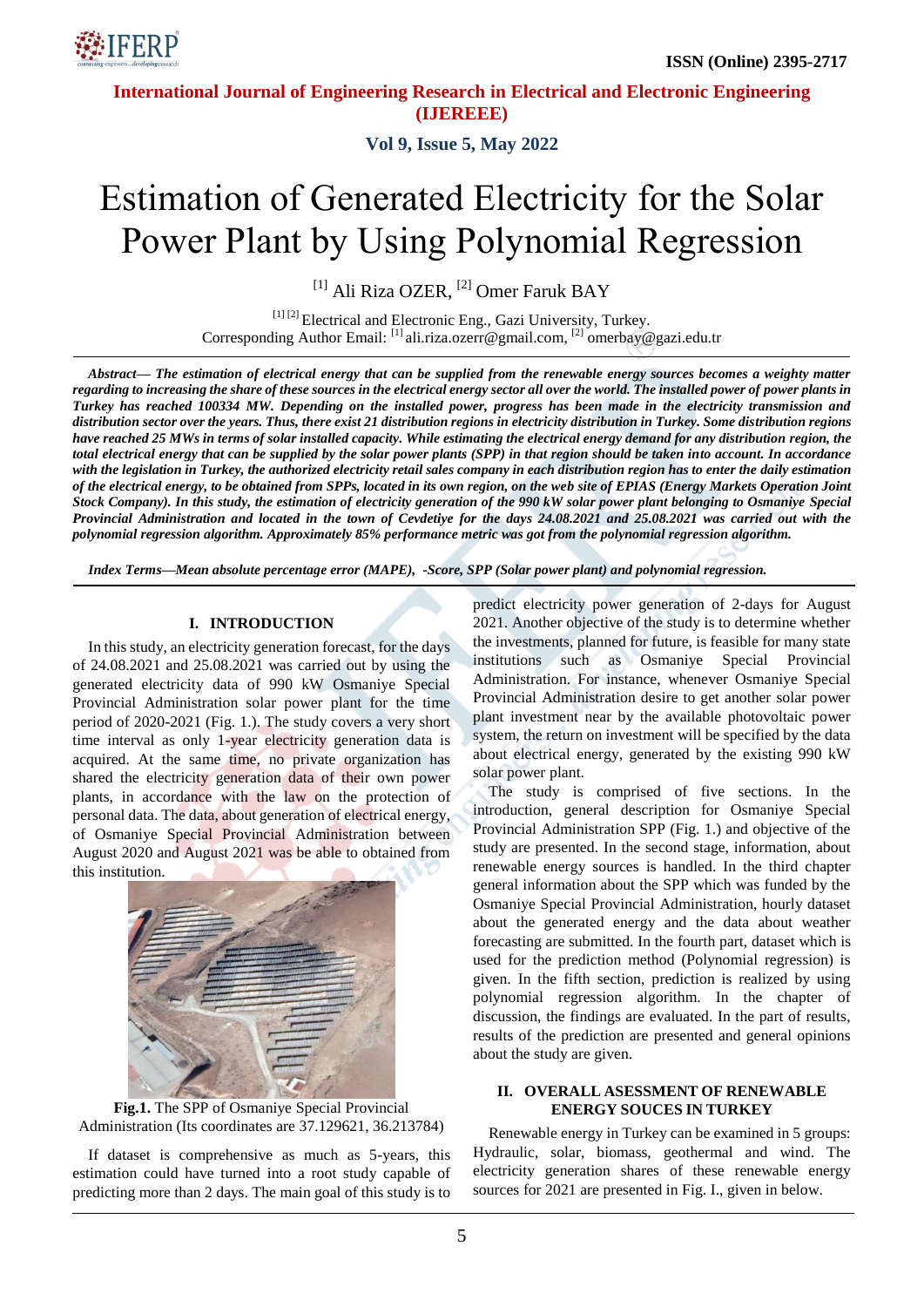| <b>Table 1.</b> The share of renewable energy sources [1] |         |  |  |  |
|-----------------------------------------------------------|---------|--|--|--|
| Hydraulic                                                 | 17.670% |  |  |  |
| Wind                                                      | 9.843%  |  |  |  |
| Solar                                                     | 0.493%  |  |  |  |
| Geothermal                                                | 3.219%  |  |  |  |
| <b>Biomass</b>                                            | 1.879%  |  |  |  |
| <b>Conventional Resources</b>                             | 66.896% |  |  |  |

:IFFRP

**Vol 9, Issue 5, May 2022**

In Fig. I. above, the supply of electricity generation in 2021 from conventional sources is exactly twice the supply from renewable sources. In 2021, the share of solar energy is not even 1%. The most important share in renewable electricity generation is hydraulic.

The second largest renewable energy supply after hydraulics is from wind. After the wind, geothermal and biomass come respectively. Today, renewable energy is following an increasing trend in electrical energy supply. As can be seen from Fig. II., insufficient hydroelectric potential has been obtained from hydroelectric power plants in Turkey due to climate change and drought. Therefore, the contribution of renewable energy to electricity generation was 40% in 2020, and this rate declined to 33.103% in 2021 [1].

The share of renewable energy in 2021 decreased by 7% compared to 2020. The biggest factor in this decrease is drought. Because of the drought, hydroelectric power plants supplied less electricity. For this reason, the share of hydroelectric power plants in 2020 was 26%, and this rate was 17% in 2021. From 2020 to 2021, the share of hydroelectric power plants in electricity generation decreased by 9%; however, the share of wind, solar, geothermal and biomass increased by 2% in total. In other words, a net decrease of 7% was recorded in renewable energy in 2021 compared to 2020 (Fig. II.). According to Fig. II. almost no change can be seen for geothermal energy in the years of 2020-2021.

Electrical energy generation in 2021 is shown on the basis of resources in Fig. 2., in below [1].



**Fig. 2.** Electrical energy supply in terms of sources (2021) [1]

| Table 2. The percentage difference of electricity supply in terms of renewable energy sources from 2020 to 2021[1] |  |  |  |
|--------------------------------------------------------------------------------------------------------------------|--|--|--|
|--------------------------------------------------------------------------------------------------------------------|--|--|--|

| <i>Sources</i>                                    | <b>Hydraulic</b><br>(%) | Wind $(\% )$ | Solar $(\%)$    | <b>Geothermal</b><br>(%) | <b>Biomass</b><br>$\frac{1}{2}$ | Total $(\%)$ |
|---------------------------------------------------|-------------------------|--------------|-----------------|--------------------------|---------------------------------|--------------|
| 2020                                              | 26,81832381             | 8,43706712   | 0,14507283      | 3,210028466              | 1,40083627                      | 40,011328    |
| 2021                                              | 17,6695821              | 9,84264000   | 0.49348563      | 3,218841576              | 1.87930781<br>h                 | 33,103857    |
| <b>Difference</b><br>from<br>2020 to 2021 $(\% )$ | $-9,14874171$           | 1,40557288   | 0,34841280<br>h | 0,00881311               | 0,47847154                      | $-6.9074714$ |

## **III. GENERAL DESCRIPTION OF THE SOLAR POWER PLANT, THE DATASET ABOUT ELECTRICAL ENERGY SUPPLY & WEATHER FORECASTING**

## **General Description of the SPP**

The solar power plant (SPP), belonging to Osmaniye Special Provincial Administration was established in Cevdetiye town of Osmaniye. Its installed power is 990 kW and it consists of 3640 panels on a plot of 28586,04  $m^2$  [2]. The electricity generation data of the said SPP are shown in Fig. 3. Fig. 3. (a) and Fig. 3. (b) are both showing the electrical power between 2020-august and 2021-august.



**Fig. 3.** Electricity generation from August of 2020 to August of 2021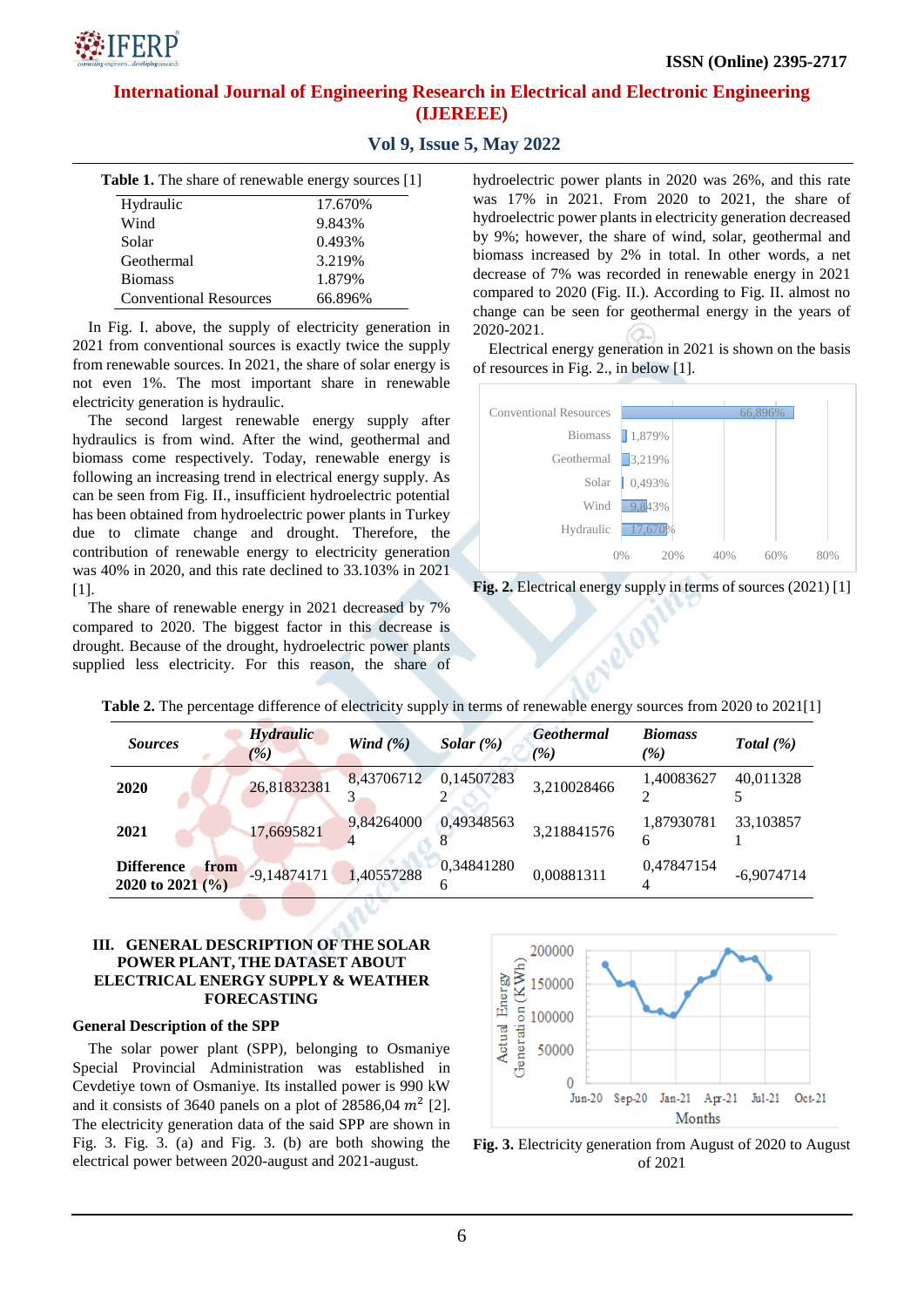## **Vol 9, Issue 5, May 2022**

## **Meteorological Data**

Meteorological data were taken from the website named "Solcast". The meteorological dataset acquired from the website is hourly and consists of the following parameters: Global Horizontal Radiation (GHI,  $W/m<sup>2</sup>$ ), direct normal radiation (DNI,  $W/m^2$ ), direct horizontal radiation (EBH, W)./ $m^2$ ), diffuse horizontal radiation (DHI, W/ $m^2$ ), spherical oblique radiation (GTI,  $W/m^2$ ), cloud opacity (%), Albedo (Whiteness, %), zenith (°) ), azimuth angle (direction angle,  $\degree$ ), temperature ( $\degree$ C), wind speed (m/s), wind direction ( $\degree$ ), relative humidity (%), surface pressure (hPa), precipitation water (PWAT, kg /  $m^2$ ), snow depth (SWDE, cm), dew point (DWPT, °C). The aforementioned dataset was downloaded in ".csv" format at 60-minute intervals. The parameters of this data given above are processed as inputs in the Python program.

## **IV. THE POLYNOMIAL REGRESSION IN ESTIMATION**

The polynomial regression is used in this estimation study as a method. The estimation study was coded in Python programming language and the program was developed in Anaconda Navigator. In the study, used libraries are that "matplotlib", "pandas", "numpy", "scikit-learn", "seaborn", "datetime". In regression analysis dependent parameters are predicted corresponding to one or more independent variables. Regression analysis is to determine the value of the dependent variable depending on the value of the independent variable [3-4]. Regression analysis using one independent variable is expressed as univariate regression analysis. The curve equation for univariate polynomial regression can be obtained from the following expression (1): [5-6].

$$
y_i = \beta_0 + \beta_1 x_i + \beta_2 x_i^2 + \beta_3 x_i^3 + \dots + \beta_k x_i^k + \varepsilon_i
$$
  
\n
$$
i = 1, 2, 3, \dots, N
$$
 (1)

In this expression each parameters are expressed in below [6].

- $y_i$ : Dependent variable i. observed value,
- $x_i$ : The independent variable i. observed value,
- N: Number of units,
- $\beta_0$ : Regression constant,
- $\beta_1$ ,  $\beta_2$ ,  $\beta_3$ , ...,  $\beta_k$ : Regression coefficients,
- k: Degree of independent variable,
- $\varepsilon_i$ : Error term of the model

Polynomial regression is not an additive method. The additive methods are curvilinear, exponential, multiplicative and etc. Regression is basis on the assumption that the independent variable parameter has an effect on the dependent variable parameter [6-7]. At this point, discussion of quadratic and cubic polynomial regression models is convenient. These models are discussed one by one as follows:

#### **Quadratic Regression**

The quadratic regression is a model that deals with the cause-effect relationship between two variables [6,8]. The predicted values of the variables  $β_0$ ,  $β_1$  and  $β2$  taken from the sample, considered, are  $b_0$ ,  $b_1$  and  $b_2$ , and when the error term  $\varepsilon$ , recognized as the estimation size, is acquired from the sample "e". While term of n indicates the number of sample units. The curve equation of the regression model depending single parameter can be shown in the following expression below (2) [6,9,10]:

 $y_i = b_0 + b_1 x_i + b_2 x_i^2 + e_i \mid i = 1, 2, 3, ..., N$  (2) Graphical form of the quadratic regression model is shown in Fig. 4.



**Fig. 4.** Quadratic regression model [11]

## **Cubic Regression**

Cubic Regression Model: The third-order regression model based on the cause-effect relationship between two variables is called the cubic regression model [6, 8]. The curve equation of the univariate cubic regression model can be determined from the expression (3) given below [6, 9, 10]:

$$
y_i = b_0 + b_1 x_i + b_2 x_i^2 + b_3 x_i^3 + e_i
$$
  

$$
i = 1, 2, 3, ..., N
$$
 (3)

Graphical form of the quadratic regression model is shown in Fig. 5.



**Fig. 5.** Cubic regression model [11]

MAPE (Mean Absolute Percentage Error) is a generally used to compute accuracy of predictions. MAPE is computed by the following formula [12]: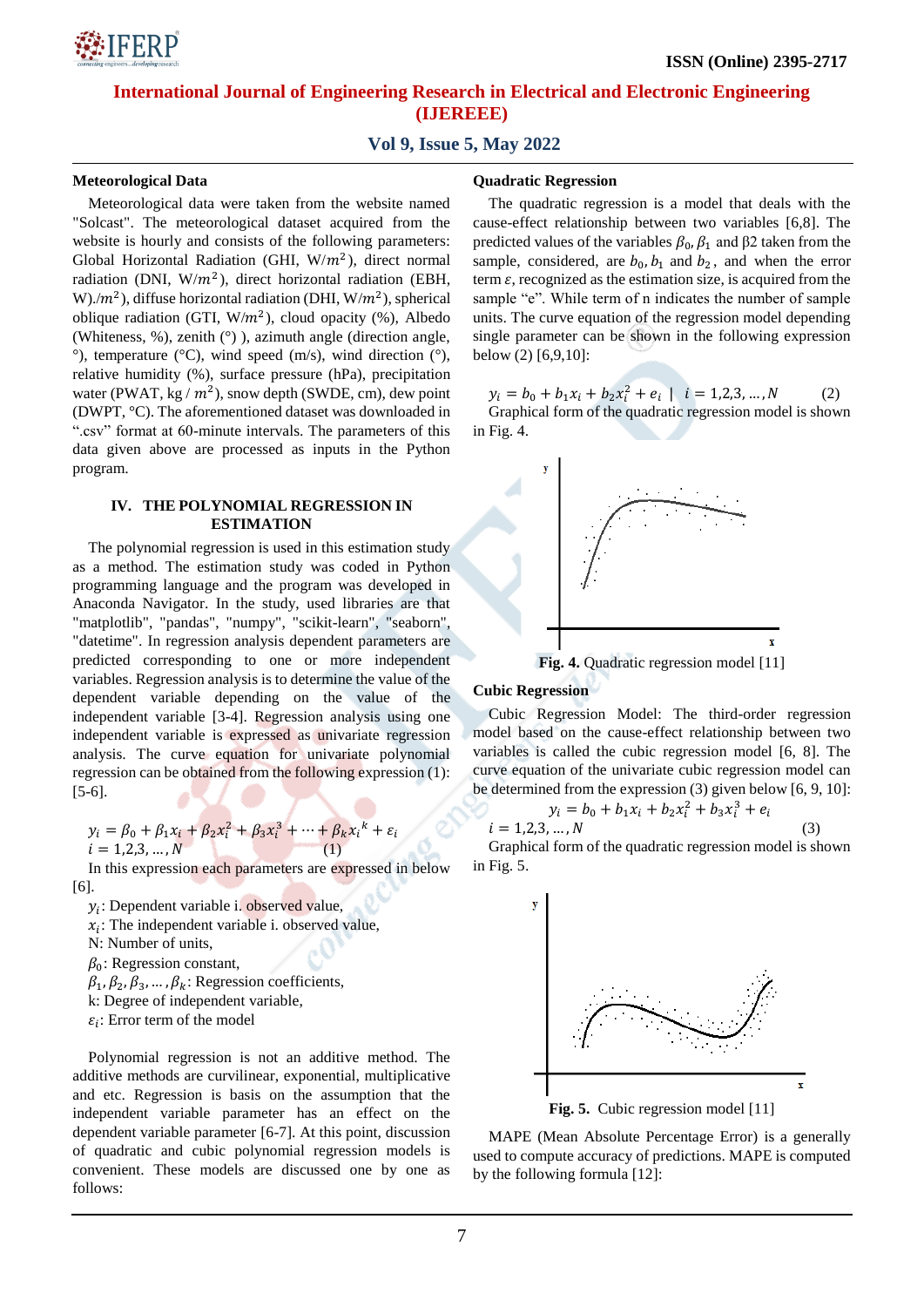**Vol 9, Issue 5, May 2022**

$$
MAPE = \frac{1}{n} * \sum_{i=1}^{n} \left| \frac{A_i - F_i}{A_i} \right|
$$

 $A_i$ :  $F_i$ : n: Number of Data

**SIFFRP** 

According to the quotation from Lewis's Demand Forecasting and Inventory Control book; Models with MAPE value below 10% are accepted as "very good", models between 10% and 20% recognized as "good", and models between 20% and 50% recognized as "acceptable" [13].

(4)

R-squared  $(R^2)$  score is to compute the performance of any regression models [14-15]. After training the regression model, the excellence of fitting of any trained models can be verified by using  $R^2$  - Score.  $R^2$  - Score specifies the scatterness of data points, that surround the regression line. However this performance metric can be defined to as the coefficient of determination. The  $R^2$ - Score gets any value between 0% - 100% any time. 0% score represents that the dependent variable have no variability around the estimation values, 100% rate means that the dependent variable has all the variability around the values estimated by present regression model. The high  $R^2$ - Score implies the success of the trained model, however low  $R^2$ - Score represents the imperfection of the model [16].

#### **V. ESTIMATION PROGRAM DEVELOPMENT**

How linearly 'KWh', 'AirTemp', 'CloudOpacity', 'Dhi', 'Dni', 'Ebh', 'Ghi', 'GtiTracking', 'PrecipitableWater', 'SnowWater', 'SurfacePressure', '10Wind' , 'WindSpeed10m' and clock data ('S\_0', 'S\_1', 'S\_2', 'S\_3', 'S\_4', 'S\_5', 'S\_6', 'S\_7', 'S\_8', 'S\_9', 'S\_10' ', 'S\_11', 'S\_12', 'S\_13', 'S\_14', 'S\_15', 'S\_16', 'S\_17', 'S\_18', 'S\_19', 'S\_20', 'S\_21', 'S\_22', 'S\_23') parameters changing 1.0 value (in the light-colored part) on the given scale in Fig. 11. show a linear change with the other input parameters. The data on the scale with a color between 0.4 and 0 (in the black-colored part) show non-linear changing with the other parameters. Because the dataset is restricted, all of these parameters are inputted to the model to get it more complex and prevent its overfitting.



**Fig. 6.** Feature selection maps for the model

Hourly data is encoded as 'S\_0', 'S\_1', 'S\_2', 'S\_3', 'S\_4', 'S\_5', 'S\_6',

'S\_7', 'S\_8', 'S\_9', 'S\_10', 'S\_11', 'S\_12', 'S\_13', 'S\_14', 'S\_15', 'S\_16', 'S\_17', 'S\_18', 'S\_19', 'S\_20', 'S\_21', 'S\_22', 'S\_23 '. This is expressed as "Data Encoding". Data encoding is to reflect hourly data on the columns (As being input to the model) as 'Yes or No'. "Yes" means logical-1, "No" means logical-0. By this way, hourly data took place in columns is located in rows as "1" or "0". Therefore hourly data becomes an input variable. These hourly data is numbered from 0 to 23 as constituting 24 hours and taken place in the columns of the model. Thus hourly data is converted to digital form such that the current time is '1' for each 1-hour time interval and all the remaining 23 hours are '0'. In fact, this data is transformed to binary data matrix and processed as an input parameter of the model.

In Fig. 7., it is verified that whether the parameters of 'CloudOpacity', 'Dhi', 'Ghi' changes linearly with the 'KWh'. Ghi and Dhi have the most linear relationship with the parameter of "KWh", is observed. However, as stated in the previous paragraph, all parameters here are used in the training of the model.

All parameters given in the first paragraph are inputted to the polynomial regression algorithm. If the data set was large enough, some of these features could be subtracted. However, seeing the probability of overfitting or underfitting of the model; all of given inputs are used to add complexity to the model.

In this study from Polynomial Regression, the graphics in Fig. 7. – Fig. 12. are obtained. The numeral results are given in Fig. III. MAPE (Mean Absolute Percentage Error) values are shown in Fig. IV. As can be seen from Fig. IV. MAPE values are found as 14.58%, 16.78% and 18.23% respectively from  $2^{nd}$  to  $4^{th}$  degree of the Polynomial Regression.



Fig. 7. Fitting of 2<sup>nd</sup> degree polynomial regression model  $(R^2 - Score = 96.87\%)$ 



**Fig. 8.** Estimated electricity generation versus actual electricity generation via 2<sup>nd</sup> degree polynomial regression model ( $MAPE = 14.58\%$ )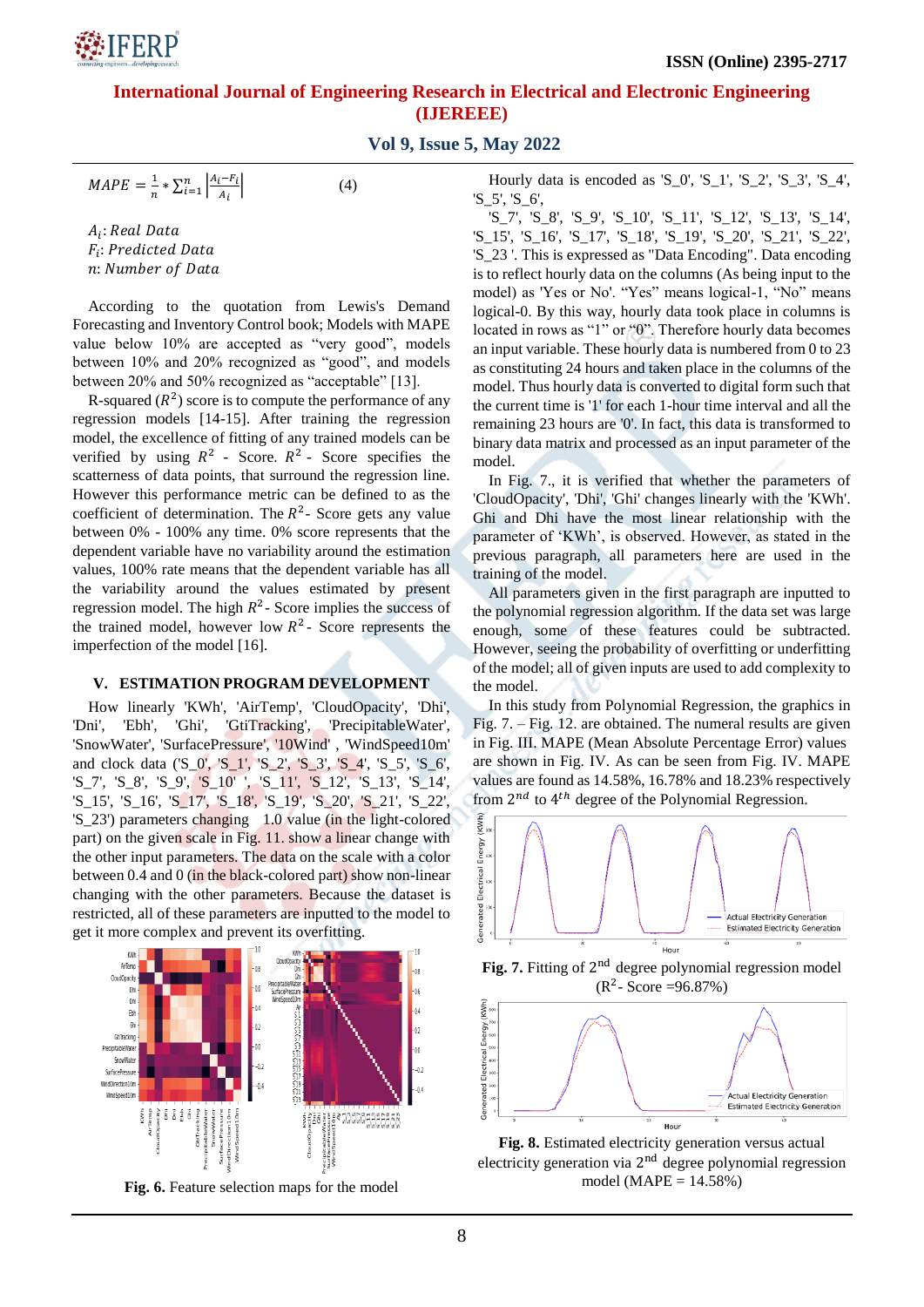

**Vol 9, Issue 5, May 2022**





**Fig. 10.** Estimated electricity generation versus actual electricity generation via 3<sup>rd</sup> degree polynomial regression model ( $MAPE = 16.78%$ )



Fig. 11. Fitting of 4<sup>th</sup> degree polynomial regression model  $(R^2 - Score = 97.63%)$ 



**Fig. 12.** Estimated electricity generation versus actual electricity generation via  $4<sup>th</sup>$  degree polynomial regression model ( $MAPE = 18.23\%$ )

| <b>Table. 3.</b> Prediction and actual values of electrical energy generation from polynomial regression |  |  |  |
|----------------------------------------------------------------------------------------------------------|--|--|--|

÷.

| <b>Date</b>            | <b>Prediction from 4th</b><br><b>Order Polynomial</b><br><b>Regression</b> | Prediction from 3rd<br><b>Order Polynomial</b><br><b>Regression</b> | <b>Prediction from 2nd</b><br><b>Order Polynomial</b><br><b>Regression</b> | Actual<br>Electrical<br><b>Energy Supply</b> |
|------------------------|----------------------------------------------------------------------------|---------------------------------------------------------------------|----------------------------------------------------------------------------|----------------------------------------------|
| 2021-08-24<br>06:00:00 | 19.31742                                                                   | 18.72353                                                            | 23.43884973                                                                | 15.75                                        |
| 2021-08-24<br>07:00:00 | 101.9878                                                                   | 105.5136                                                            | 125.5189617                                                                | 102.375                                      |
| 2021-08-24<br>08:00:00 | 243.3769                                                                   | 243.537                                                             | 235.9862681                                                                | 206.325                                      |
| 2021-08-24<br>09:00:00 | 342.6648                                                                   | 381.16                                                              | 397.2466138                                                                | 452.025                                      |
| 2021-08-24<br>10:00:00 | 535.7927                                                                   | 527.2697                                                            | 529.4794396                                                                | 633.15                                       |
| 2021-08-24<br>11:00:00 | 698.4738                                                                   | 684.1009                                                            | 651.7983449                                                                | 726.075                                      |
| 2021-08-24<br>12:00:00 | 709.5371                                                                   | 717.3397                                                            | 706.1987597                                                                | 722.925                                      |
| 2021-08-24<br>13:00:00 | 735.6228                                                                   | 712.9393                                                            | 665.1173939                                                                | 756                                          |
| 2021-08-24<br>14:00:00 | 729.5866                                                                   | 739.1406                                                            | 678.8793214                                                                | 724.5                                        |
| 2021-08-24<br>15:00:00 | 608.587                                                                    | 605.2016                                                            | 589.8321152                                                                | 622.125                                      |
| 2021-08-24<br>16:00:00 | 459.3358                                                                   | 452.1904                                                            | 439.2489714                                                                | 442.575                                      |
| 2021-08-24<br>17:00:00 | 221.6508                                                                   | 222.0656                                                            | 219.3022707                                                                | 229.95                                       |
| 2021-08-24             | 70.12632                                                                   | 67.34992                                                            | 68.48540295                                                                | 58.275                                       |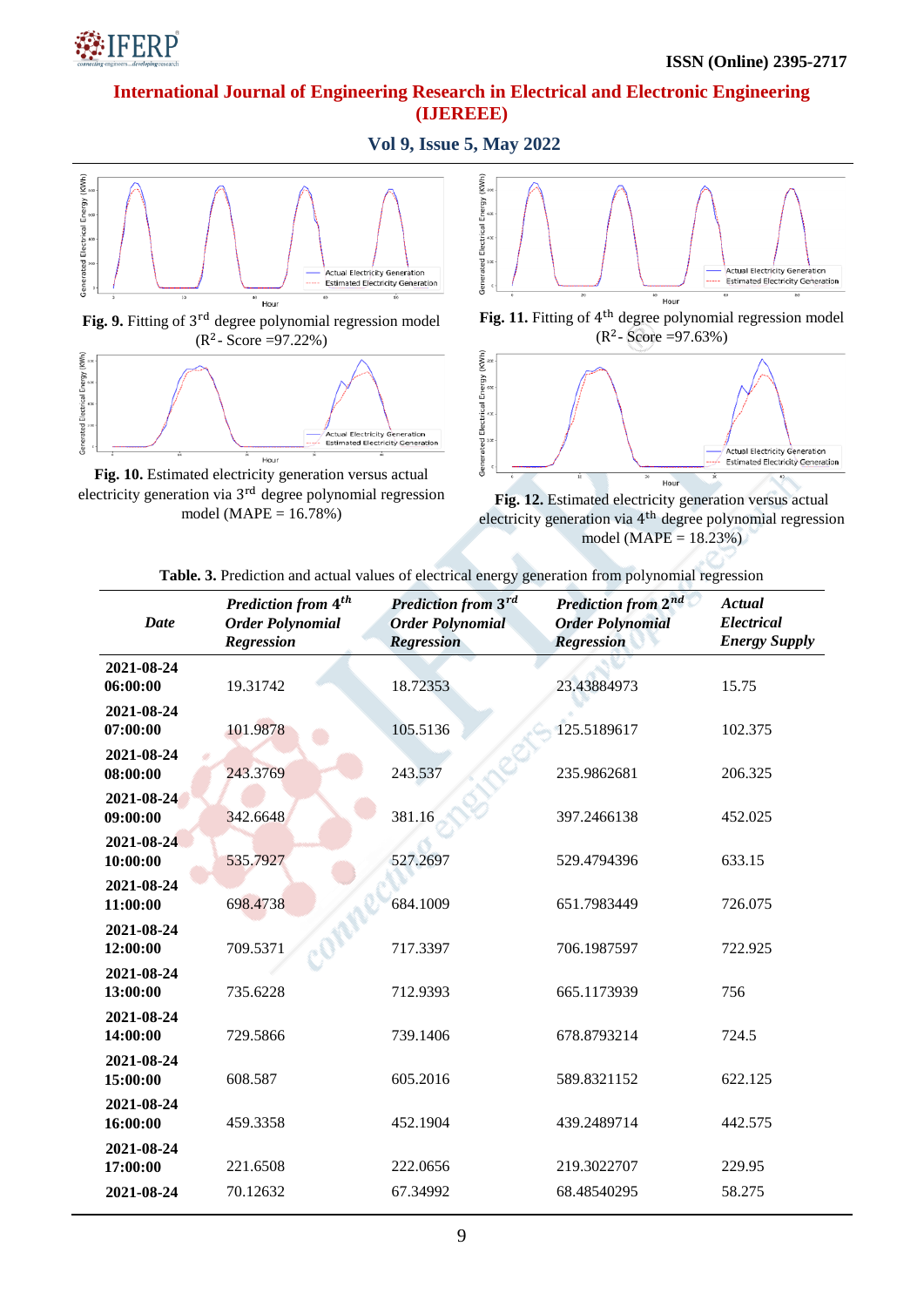

| <b>Vol 9, Issue 5, May 2022</b> |          |          |             |         |  |  |
|---------------------------------|----------|----------|-------------|---------|--|--|
| 18:00:00                        |          |          |             |         |  |  |
| 2021-08-25<br>06:00:00          | 19.51666 | 17.04642 | 18.47992114 | 18.9    |  |  |
| 2021-08-25<br>07:00:00          | 103.1024 | 101.1767 | 109.5479919 | 96.075  |  |  |
| 2021-08-25<br>08:00:00          | 247.8359 | 244.3056 | 235.8476671 | 195.3   |  |  |
| 2021-08-25<br>09:00:00          | 352.6551 | 380.4014 | 392.2144418 | 445.725 |  |  |
| 2021-08-25<br>10:00:00          | 420.7302 | 449.8164 | 474.6459907 | 615.825 |  |  |
| 2021-08-25<br>11:00:00          | 543.0222 | 574.8928 | 581.0942389 | 543.375 |  |  |
| 2021-08-25<br>12:00:00          | 611.0407 | 648.5073 | 664.9358493 | 699.3   |  |  |
| 2021-08-25<br>13:00:00          | 698.3483 | 677.2099 | 645.3599195 | 815.85  |  |  |
| 2021-08-25<br>14:00:00          | 681.1626 | 699.7653 | 646.3184008 | 751.275 |  |  |
| 2021-08-25<br>15:00:00          | 606.7025 | 604.6988 | 581.872807  | 622.125 |  |  |
| 2021-08-25<br>16:00:00          | 458.8839 | 449.9445 | 433.086613  | 415.8   |  |  |
| 2021-08-25<br>17:00:00          | 214.4803 | 214.6715 | 214.6117946 | 214.2   |  |  |
| 2021-08-25<br>18:00:00          | 68.01085 | 65.02374 | 65.98894995 | 56.7    |  |  |

degrees

**Table 4.** MAPE values of the model in terms of polynomial

| Polynomial<br><b>Degree</b> | ـ،    | J,    |       |  |
|-----------------------------|-------|-------|-------|--|
| MAPE $(\% )$                | 14.58 | 16.78 | 18.23 |  |
|                             |       |       |       |  |

## **VI. CONCLUSION**

The best solutions are obtained in the hours of "06:00, 07:00 and 17:00", such that predicted values are closest the actual energy values for the days of 24.08.2021 and 25.08.2021. The least successes between actual and estimated values are seen at "10:00" for both two days. The most deviation between real and predicted values take place at "13:00" in the day of 25.08.2021. All of these can be seen from Fig. III., given in above by looking carefully to it.

As can be seen from Fig. IV. given in above, MAPE values increases with respect to the polynomial degree. The best estimation is carried out from  $2^{nd}$  degree polynomial regression, its MAPE is 14.58%.

These results can be assumed to be "Good" according to Lewis's book of "Demand Forecasting and Inventory Control", because the results of 14.58%, 16.78% and 18.23% are in range of 10% - 20%.

If more rows, in other words examples are acquired, less MAPE values can be given from the model. This is a basic study, which includes insufficient dataset for other estimation studies. This point refers importance of the study. The estimation program may be utilized for other solar applications, moreover used for wind energy applications.

"Degree" is a hyperparameter for polynomial regression. Arranging degree of the polynomial regression is so crucial for performance metrics (MAPE and R2-Score).

If new data is added to the dataset, the results may be under 10% MAPE. If dataset is enriched, deep learning algorithms are applied to the dataset, in this case again MAPE may be decreased under 10%.

Here it can be deduced that, success of any prediction by using polynomial regression is directly depending upon the degree and size of the dataset. More dataset generally optimizes MAPE and  $R^2$ -Score, but more degree of the polynomial regression does not yield better solutions forever.